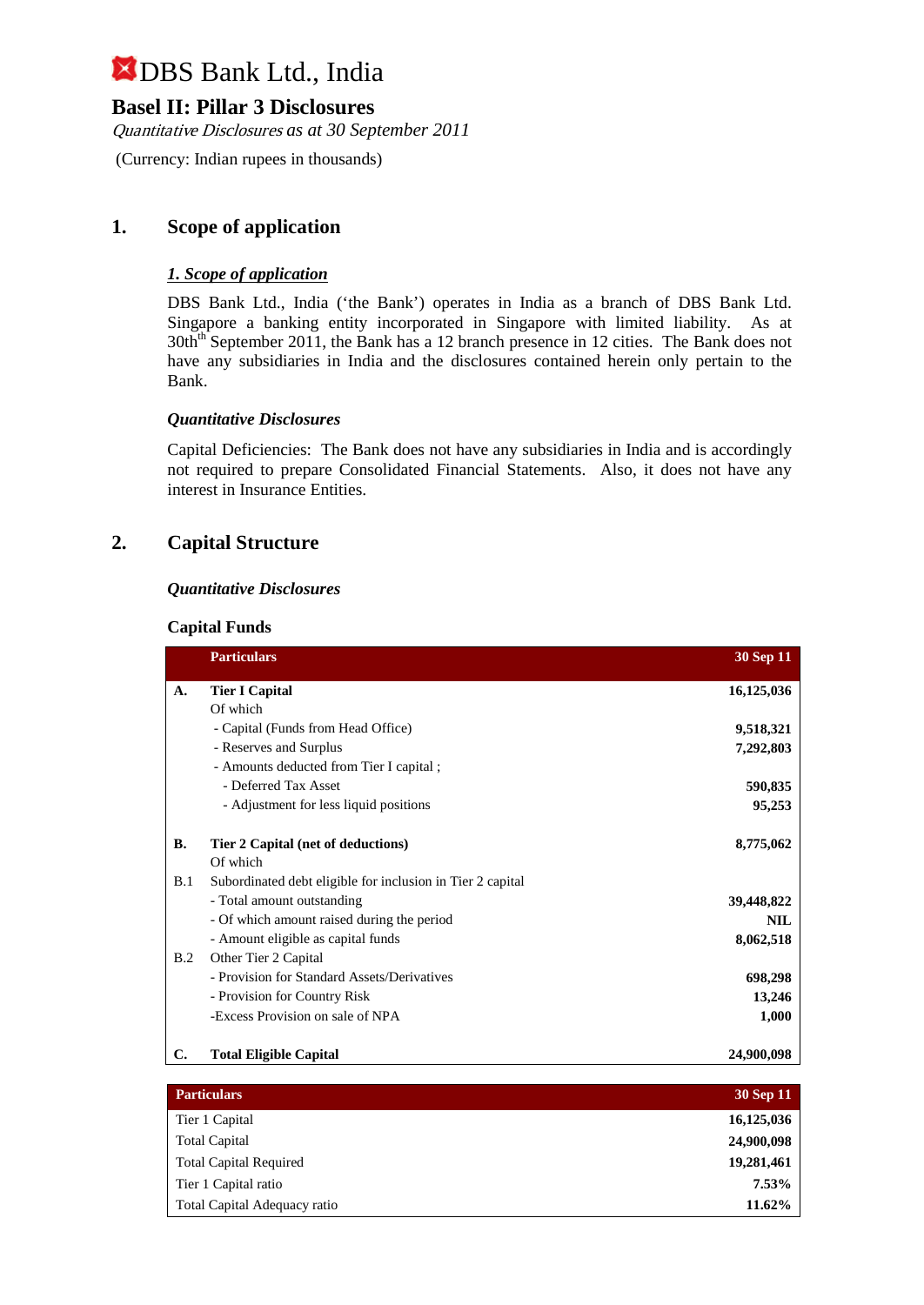# **Basel II: Pillar 3 Disclosures**

Quantitative Disclosures *as at 30 September 2011*

(Currency: Indian rupees in thousands)

## **3. Capital Adequacy**

#### *Quantitative disclosures*

|   | <b>Particulars</b>                                                    | 30 Sep 11  |
|---|-----------------------------------------------------------------------|------------|
| A | Capital requirements for Credit Risk (Standardised Approach)          | 13,899,842 |
| B | Capital requirements for Market Risk (Standardised Duration Approach) |            |
|   | - Interest rate risk                                                  | 3,679,554  |
|   | - Foreign exchange risk                                               | 315,000    |
|   | - Equity risk                                                         |            |
|   | - Unearned credit spreads                                             | 350,585    |
| C | Capital requirements for Operational risk (Basic Indicator Approach)  | 952,598    |
| D | <b>Adjustment for Prudential Floor</b>                                | 83,882     |
| E | Capital Adequacy Ratio of the Bank (%)                                | 11.62%     |
| F | Tier $1$ CRAR $(\%)$                                                  | 7.53%      |

### **4. General Disclosures**

### **General Disclosures for Credit Risk**

#### *Quantitative Disclosures*

#### **Credit Exposure**

| <b>Particulars</b>          | 30 Sep 11   |
|-----------------------------|-------------|
| Fund Based (Gross Advances) | 114,801,249 |
| Non Fund Based *            | 171,003,747 |

\* The amount includes trade exposures and FX/derivative exposures.

The Bank does not have overseas operations and hence exposures are restricted to the domestic segment.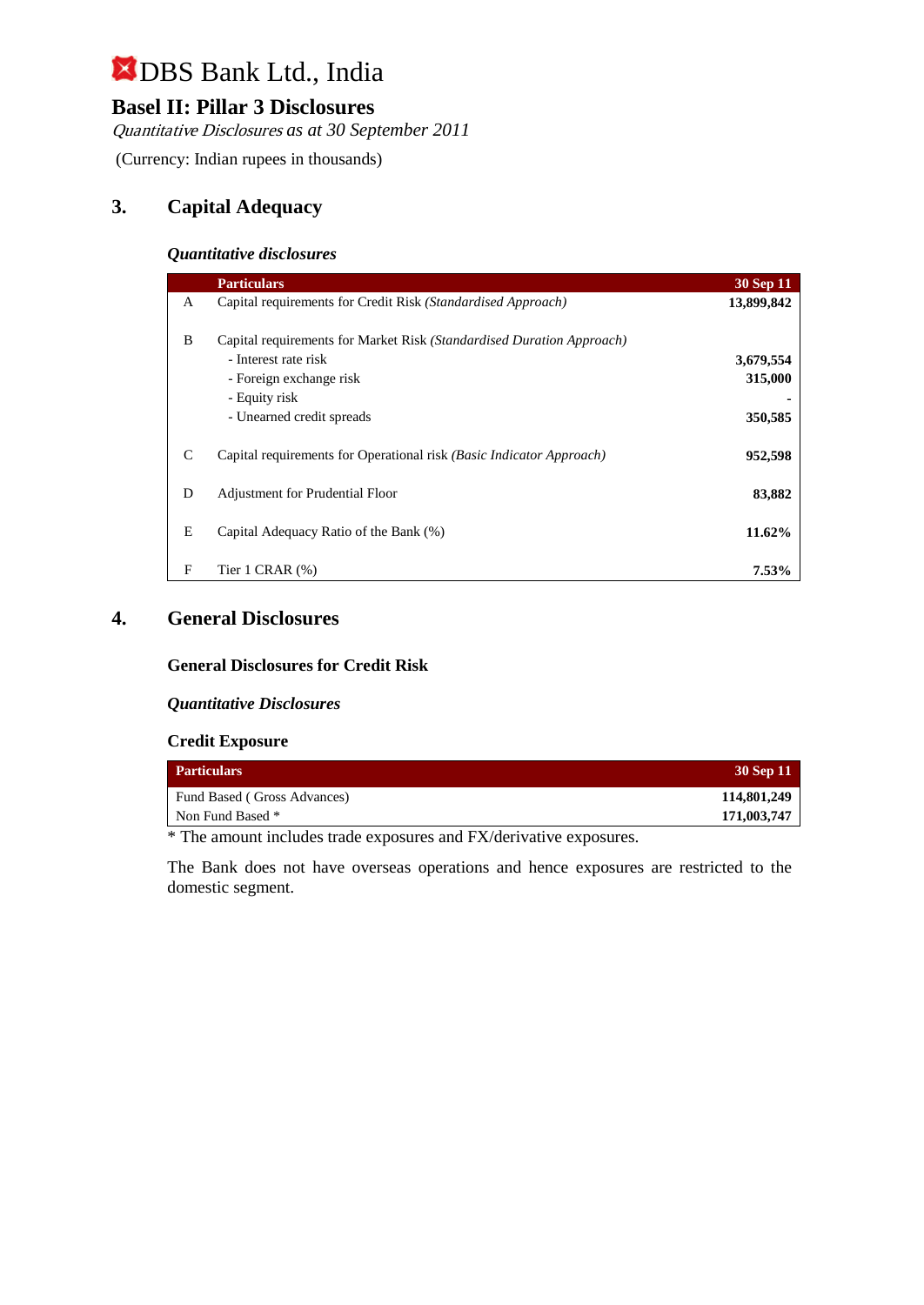# **Basel II: Pillar 3 Disclosures**

Quantitative Disclosures *as at 30 September 2011*

(Currency: Indian rupees in thousands)

# **4. General Disclosures** *(Continued)*

### **Industry wise Exposures (Fund Based Advances)**

| <b>Industry</b>               | 30 Sep 11   |
|-------------------------------|-------------|
| Other Industries              | 30,220,377  |
| Petro-chemicals               | 20,071,797  |
| <b>NBFCs</b>                  | 10,980,000  |
| Construction                  | 8,388,987   |
| Drugs and Pharmaceuticals     | 6,893,858   |
| Other Metal & Metal Products  | 6,871,122   |
| <b>Real Estate</b>            | 6,445,422   |
| Mining                        | 3,967,384   |
| Engineering                   | 3,590,209   |
| Telecommunications            | 3,008,311   |
| <b>Other Textiles</b>         | 2,247,993   |
| Paper & Paper Products        | 2,072,176   |
| Iron & Steel                  | 2,057,089   |
| <b>Computer Software</b>      | 1,603,458   |
| Power                         | 1,313,241   |
| Electronics                   | 1,124,284   |
| Automobiles including trucks  | 1,010,447   |
| Petroleum                     | 734,625     |
| Infrastructure                | 600,000     |
| Chemicals, Dyes, Paints, etc. | 553,727     |
| Trading                       | 465,263     |
| Electricity                   | 404,260     |
| Food Processing               | 146,925     |
| Cement                        | 29,140      |
| <b>Residual Advances</b>      | 1,154       |
| <b>Total Credit Exposure</b>  | 114,801,249 |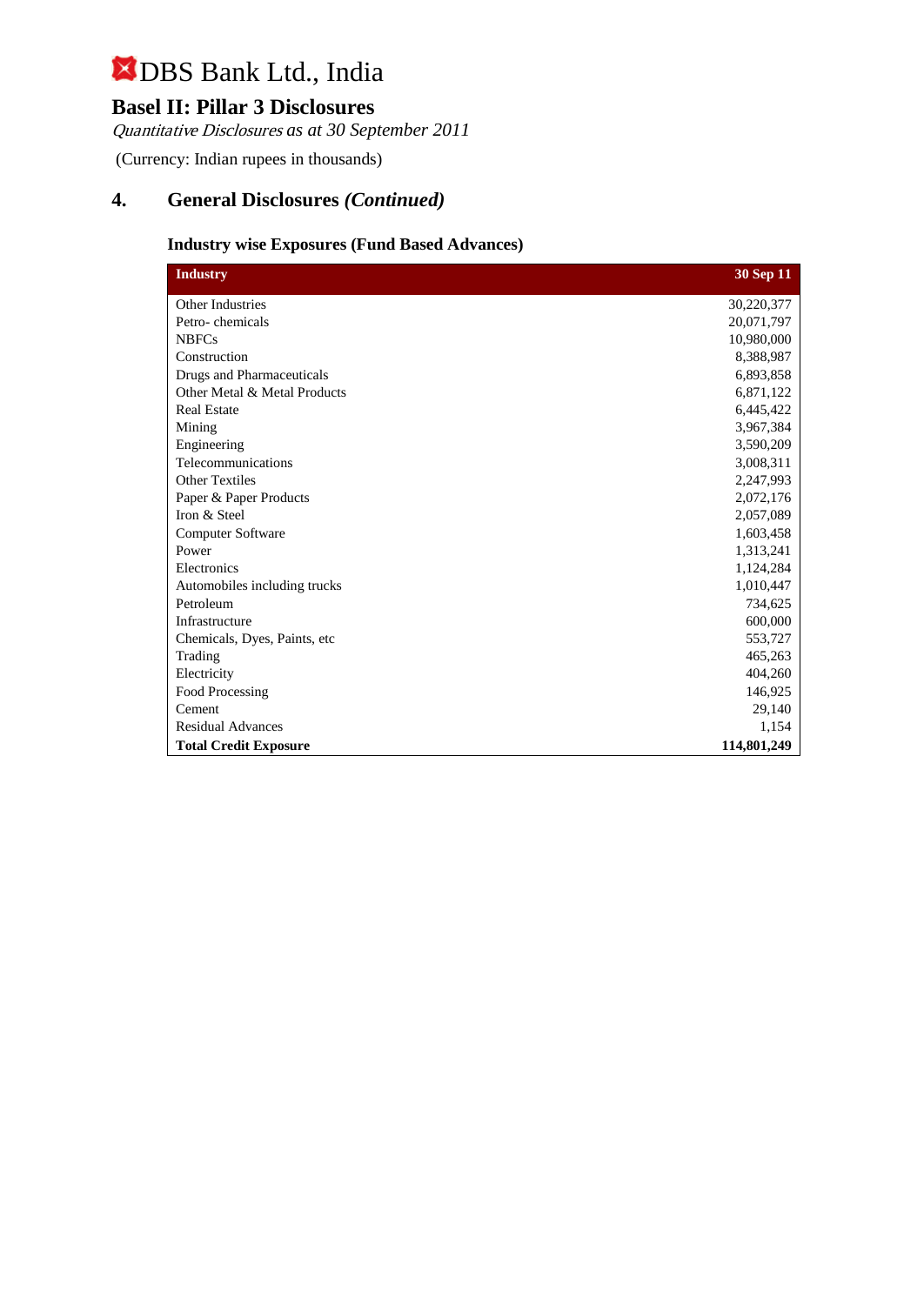# **Basel II: Pillar 3 Disclosures**

Quantitative Disclosures *as at 30 September 2011*

(Currency: Indian rupees in thousands)

# **4. General Disclosures** *(Continued)*

### **Industry wise Exposures (Non - Fund Based)\* –**

| <b>Industry</b>                  | 30 Sep 11   |
|----------------------------------|-------------|
| Bank                             | 98,350,580  |
| <b>Other Industries</b>          | 9,214,720   |
| Trading                          | 7,170,305   |
| Petroleum                        | 5,369,780   |
| Manufacturing                    | 5,116,831   |
| Other Metal & Metal Products     | 4,737,898   |
| <b>NBFCs</b>                     | 3,824,072   |
| Construction                     | 3,822,347   |
| Chemicals, Dyes, Paints, etc     | 3,753,504   |
| Petrochemicals                   | 3,669,794   |
| Iron & Steel                     | 2,757,969   |
| Telecommunications               | 2,753,817   |
| <b>Drugs and Pharmaceuticals</b> | 1,977,535   |
| <b>Other Textiles</b>            | 1,973,197   |
| Shipping                         | 1,741,792   |
| Engineering                      | 1,736,719   |
| Food Processing                  | 1,702,962   |
| Cement                           | 1,622,915   |
| Automobiles including trucks     | 1,347,749   |
| Paper & Paper Products           | 1,252,572   |
| Agriculture related activities   | 1,209,361   |
| Computer software                | 997,939     |
| Infrastructure                   | 969,225     |
| Hospitality                      | 902,313     |
| Services                         | 893,392     |
| Electricity                      | 567,940     |
| Fertilisers                      | 385,811     |
| <b>Real Estate</b>               | 367,672     |
| Information & Technology/Commun. | 280,470     |
| Power                            | 249,053     |
| Machinery                        | 176,127     |
| Entertainment and Recreation     | 55,632      |
| Mining                           | 37,549      |
| Electronics                      | 14,205      |
| <b>Total Credit Exposure</b>     | 171,003,747 |

\* The amount includes trade exposures and Foreign exchange and derivative exposures.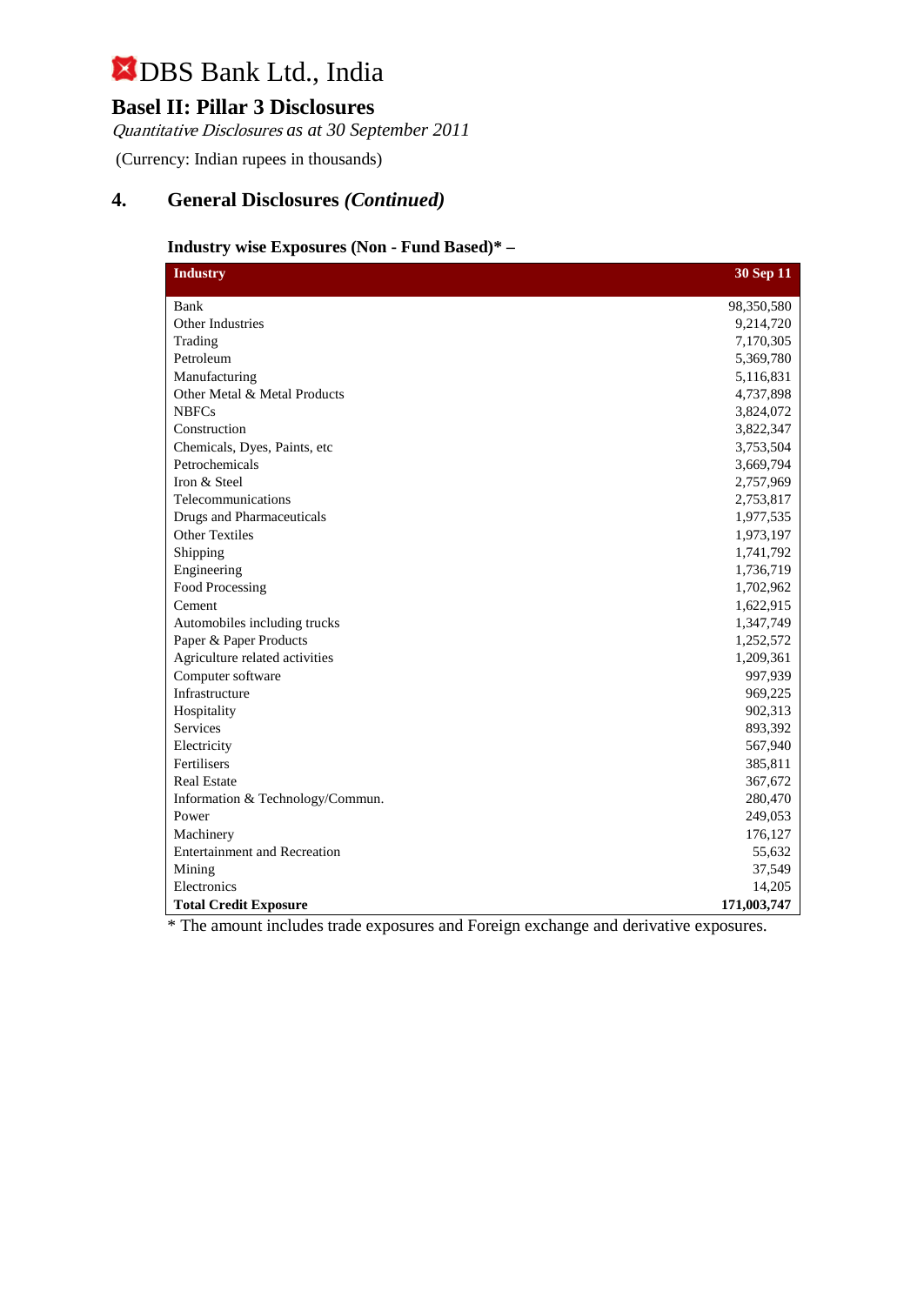# **Basel II: Pillar 3 Disclosures**

Quantitative Disclosures *as at 30 September 2011*

(Currency: Indian rupees in thousands)

# **4. General Disclosures** *(Continued)*

### **Maturity of Assets as at 30 September 2011**

| <b>Particulars</b>   | Cash                     | <b>Balance with RBI</b> | <b>Balance with Banks</b> | <b>Investments</b> | <b>Loans &amp; Advances</b> | <b>Fixed Assets</b>      | <b>Other Assets</b> |
|----------------------|--------------------------|-------------------------|---------------------------|--------------------|-----------------------------|--------------------------|---------------------|
|                      |                          |                         |                           |                    |                             |                          |                     |
| 1 day                | 31,908                   | 130,765                 | 875,588                   | 4,582,159          | 18,633,035                  |                          | 82,752              |
| $2-7$ days           | $\overline{\phantom{0}}$ | 1,078,811               | $\overline{\phantom{a}}$  | 22,327,025         | 8,362,913                   |                          | 126,245             |
| $8-14$ Days          |                          | 864,208                 | $\overline{\phantom{a}}$  | 3,320,297          | 4,302,006                   |                          | 28,340              |
| $15-28$ Days         |                          | 364,379                 | $\overline{\phantom{a}}$  | 2,127,265          | 18,296,325                  |                          | 72,105              |
| 29 Days-3 Months     | $\overline{\phantom{a}}$ | 1,881,876               | $\overline{\phantom{a}}$  | 16,147,092         | 22,845,893                  | $\overline{\phantom{a}}$ | 280,833             |
| 3-6 Months           |                          | 530,672                 | $\overline{\phantom{a}}$  | 42,387,592         | 22,432,848                  |                          | 268,443             |
| $6$ Months $-1$ Year |                          | 482,057                 | $\overline{\phantom{a}}$  | 11,574,595         | 5,480,567                   |                          | 102,943             |
| $1-3$ Years          |                          | 734,049                 | $\overline{\phantom{a}}$  | 2,691,911          | 6,085,280                   |                          | 84,664              |
| $3-5$ Years          | $\overline{\phantom{0}}$ | 57,626                  | $\overline{\phantom{a}}$  | 228,990            | 4,259,328                   |                          | 29,924              |
| Over 5Years          |                          | 3,264,378               | $\overline{\phantom{a}}$  | 10,482,324         | 3,115,654                   | 395,792                  | 61,415,356          |
| <b>Total</b>         | 31,908                   | 9,388,821               | 875,588                   | 115,869,250        | 113,813,849                 | 395,792                  | 62,491,605          |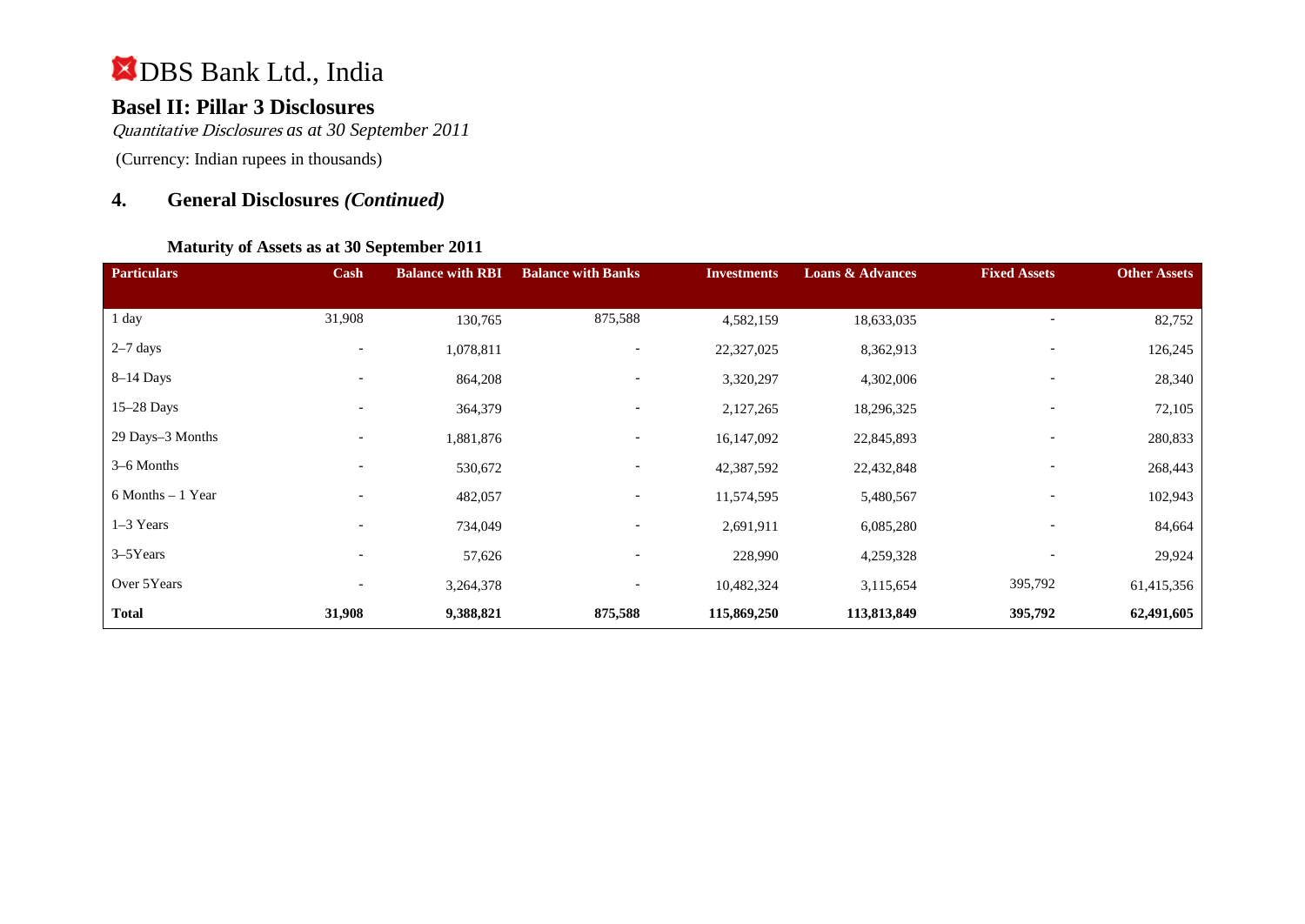# **Basel II: Pillar 3 Disclosures**

Quantitative Disclosures *as at 30 September 2011*

(Currency: Indian rupees in thousands)

# **4. General Disclosures** *(Continued)*

### **Classification of NPA's**

| <b>Particulars</b>     | 30 Sep 11                |
|------------------------|--------------------------|
| Amount of NPAs (Gross) | 987,400                  |
| Substandard            | 4,080                    |
| Doubtful 1             | 751,317                  |
| Doubtful 2             | 232,003                  |
| Doubtful 3             | $\overline{\phantom{0}}$ |
| Loss                   | $\overline{\phantom{0}}$ |

### **Movement of NPAs and Provision for NPAs**

|              | <b>Particulars</b>                                                              | 30 Sep 11  |
|--------------|---------------------------------------------------------------------------------|------------|
| $\mathbf{A}$ | Amount of NPAs (Gross)                                                          | 987,400    |
|              |                                                                                 |            |
| B            | Net NPAs                                                                        | <b>NIL</b> |
|              |                                                                                 |            |
| C            | <b>NPA Ratios</b>                                                               |            |
|              | Gross NPAs to gross advances (%)<br>$\overline{\phantom{a}}$                    | $0.86\%$   |
|              | Net NPAs to net advances (%)                                                    | <b>NIL</b> |
| D            | Movement of NPAs (Gross)                                                        |            |
|              | Opening balance as of the beginning of the financial year                       | 834,480    |
|              | Additions                                                                       | 220,123    |
|              | Reductions on account of recoveries/ write - offs                               | 67,203     |
|              | Closing balance                                                                 | 987,400    |
| E            | Movement of Provision for NPAs                                                  |            |
|              | Opening balance as of the beginning of the financial year                       | 601,017    |
|              | Provision made during the year<br>$\overline{\phantom{a}}$                      | 453,586    |
|              | Write $-$ offs / Write $-$ back of excess provision<br>$\overline{\phantom{a}}$ | 67,203     |
|              | Closing balance                                                                 | 987,400    |

Amount of Non-Performing Investments and amount of provisions held for nonperforming investments:Nil

#### **Movement in Provisions Held towards Depreciation on Investments**

| <b>Particulars</b> | As at<br>30 Sep 11                                             |         |
|--------------------|----------------------------------------------------------------|---------|
|                    | <b>Opening Balance</b>                                         | 547,491 |
| Add:               | Provisions Made During the Year                                |         |
| Less:              | Write off / Write back of Excess provisions during<br>the Year | 429,681 |
|                    | <b>Closing Balance</b>                                         | 117,810 |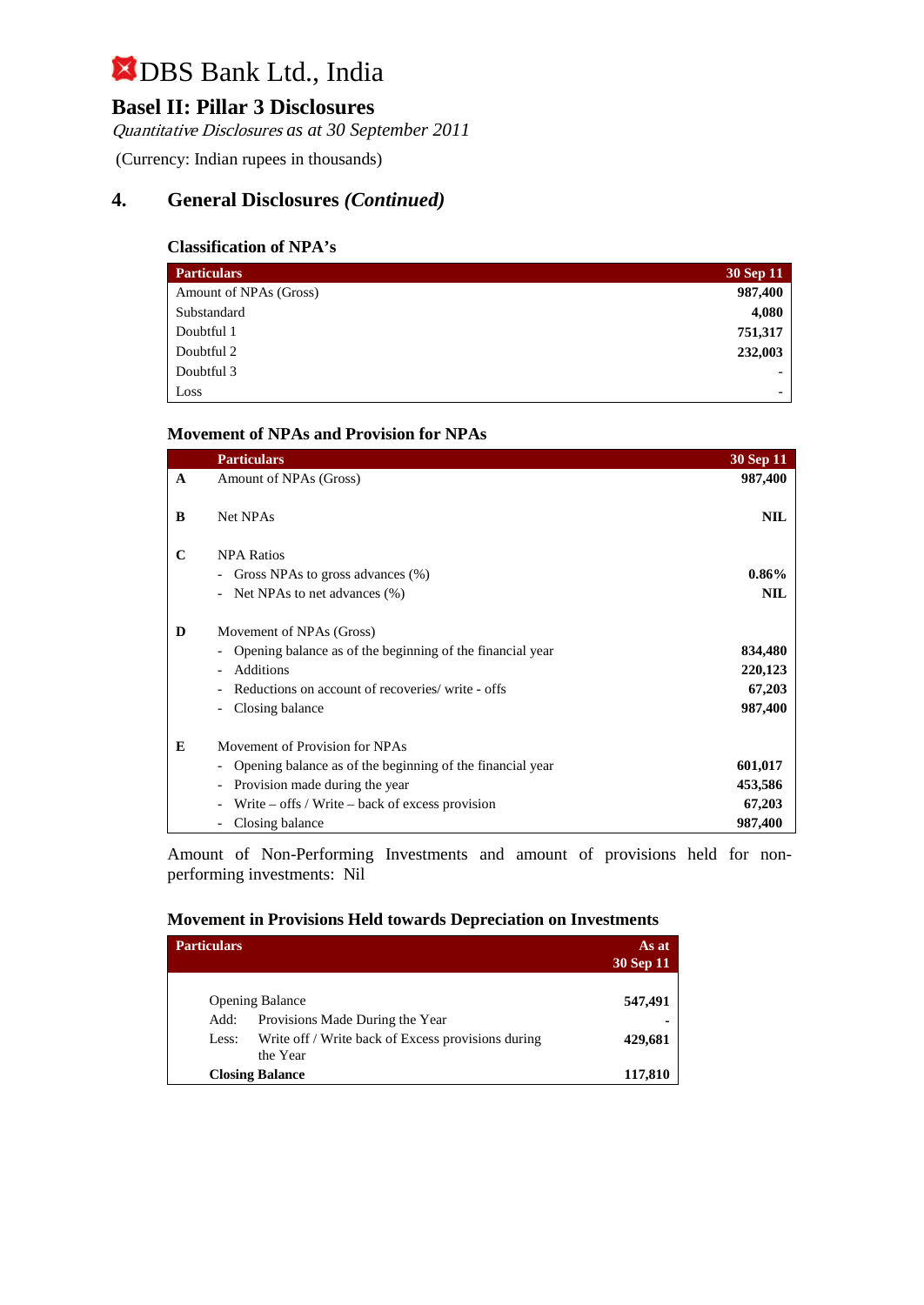## **Basel II: Pillar 3 Disclosures**

Quantitative Disclosures *as at 30 September 2011*

(Currency: Indian rupees in thousands)

### **5. Disclosures for Credit Risk: Portfolios subject to Standardised approach**

### *Quantitative Disclosures*

Categorization of Net Advances (outstanding) classified on the basis of Risk Weightage is provided below:

| <b>Particulars</b>    | 30 Sep 11   |
|-----------------------|-------------|
| $<$ 100 % Risk Weight | 74,264,821  |
| 100 % Risk Weight     | 36,934,052  |
| $>100\%$ Risk Weight  | 2,614,976   |
| <b>Total</b>          | 113,813,849 |

## **6. Disclosures for Credit Risk Mitigation on Standardised approach**

### *Quantitative Disclosures*

As of  $30<sup>th</sup>$  September 2011, the Bank has not availed of Credit Mitigation techniques.

## **7. Disclosure on Securitisation for Standardised approach**

The Bank has not securitized any assets in the period under review.

## **8. Disclosure on Market Risk in Trading book**

### *Quantitative Disclosures*

### **Capital Requirement for Market Risk**

| <b>Particulars</b>                     | 30 Sep 11 |
|----------------------------------------|-----------|
| Interest rate risk                     | 3,679,554 |
| Foreign exchange risk (including gold) | 315,000   |
| Equity position risk                   |           |
| <b>Unearned Credit Spreads</b>         | 350,585   |